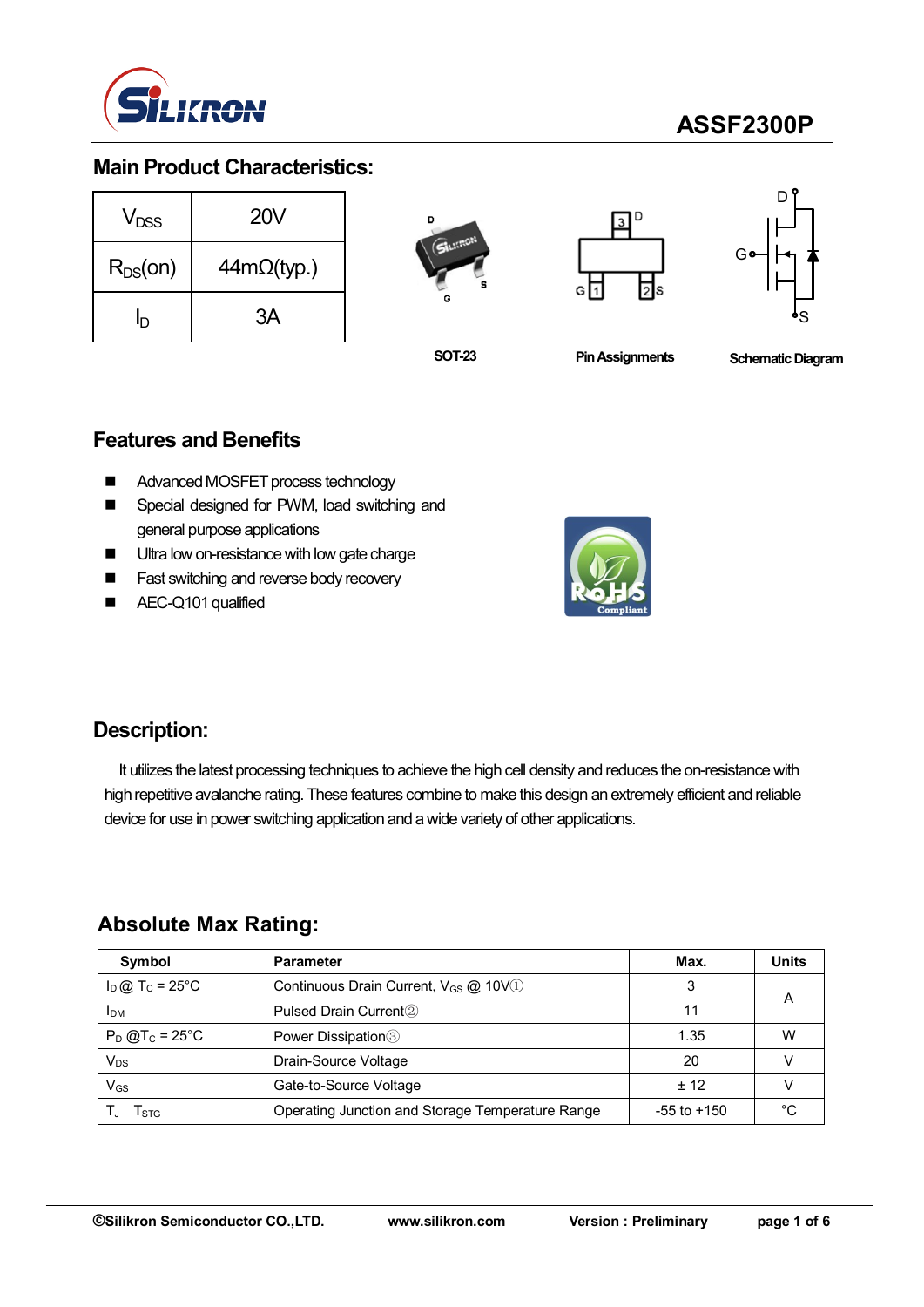

# **Thermal Resistance**

| Symbol                        | <b>Characterizes</b>      | Typ. | Max. | <b>Units</b>   |
|-------------------------------|---------------------------|------|------|----------------|
| $\mathsf{R}_{\text{\sf 6JA}}$ | Junction-to-Ambient $(4)$ |      | 140  | $^{\circ}$ CMV |

#### **Electrical Characterizes** @T<sub>A</sub>=25℃unless otherwise specified

| Symbol           | <b>Parameter</b>                     | Min.                     | Typ. | Max.   | <b>Units</b> | <b>Conditions</b>                              |  |
|------------------|--------------------------------------|--------------------------|------|--------|--------------|------------------------------------------------|--|
| $V_{(BR)DSS}$    | Drain-to-Source breakdown voltage    | 20                       |      |        | V            | $V_{GS}$ = 0V, $I_D$ = 250µA                   |  |
| $R_{DS(on)}$     | Static Drain-to-Source on-resistance | $\overline{\phantom{0}}$ | 44   | 55     | $m\Omega$    | $V_{GS}$ =4.5V, $I_D$ =2A                      |  |
|                  |                                      |                          | 52   | 80     | $m\Omega$    | $V_{GS} = 2.5 V, I_D = 1 A$                    |  |
| $V_{GS(th)}$     | Gate threshold voltage               | 0.4                      |      | 1      | V            | $V_{DS} = V_{GS}$ , $I_D = 250 \mu A$          |  |
| $I_{DSS}$        | Drain-to-Source leakage current      |                          |      | 1      | μA           | $V_{DS} = 20V, V_{GS} = 0V$                    |  |
|                  | Gate-to-Source forward leakage       |                          |      | 100    | nA           | $V_{GS} = 12V$                                 |  |
| $I_{GSS}$        |                                      |                          |      | $-100$ |              | $V_{GS}$ = -12V                                |  |
| $Q_{q}$          | Total gate charge                    |                          | 10   |        |              | $I_D = 4.2A,$                                  |  |
| $Q_{gs}$         | Gate-to-Source charge                |                          | 2.3  |        | nC           | $V_{DS} = 10V$ ,                               |  |
| $Q_{gd}$         | Gate-to-Drain("Miller") charge       |                          | 2.9  |        |              | $V_{GS} = 4.5V$                                |  |
| $t_{d(on)}$      | Turn-on delay time                   |                          | 3.6  |        |              |                                                |  |
| $t_{r}$          | Rise time                            |                          | 10.6 |        |              | $V_{GS} = 4.5V$ , $V_{DD} = 20V$ ,             |  |
| $t_{d(off)}$     | Turn-Off delay time                  |                          | 7.2  |        | ns           | $R_{\text{GEN}} = 3\Omega$<br>$R_L = 10\Omega$ |  |
| tr               | Fall time                            |                          | 4    |        |              |                                                |  |
| $C_{iss}$        | Input capacitance                    |                          | 133  |        |              | $V_{GS} = 0V$                                  |  |
| $C_{\rm oss}$    | Output capacitance                   |                          | 24   |        | pF           | $V_{DS}$ = 20V                                 |  |
| C <sub>rss</sub> | Reverse transfer capacitance         |                          | 17   |        |              | $f = 1$ MHz                                    |  |

# **Source-Drain Ratings and Characteristics**

| Symbol       | <b>Parameter</b>                 | Min. | Typ. | Max. | <b>Units</b> | <b>Conditions</b>                |  |
|--------------|----------------------------------|------|------|------|--------------|----------------------------------|--|
| <sub>s</sub> | <b>Continuous Source Current</b> |      |      | 3    | A            | MOSFET symbol<br>D۹              |  |
|              | (Body Diode)                     |      |      |      |              | showing the<br>$G \rightarrow H$ |  |
| <b>I</b> sm  | <b>Pulsed Source Current</b>     |      |      | 11   | Α            | integral reverse                 |  |
|              | (Body Diode)                     |      |      |      |              | p-n junction diode.              |  |
| $V_{SD}$     | Diode Forward Voltage            |      | 0.75 | 1.2  |              | $IS=1A, VGS=0V$                  |  |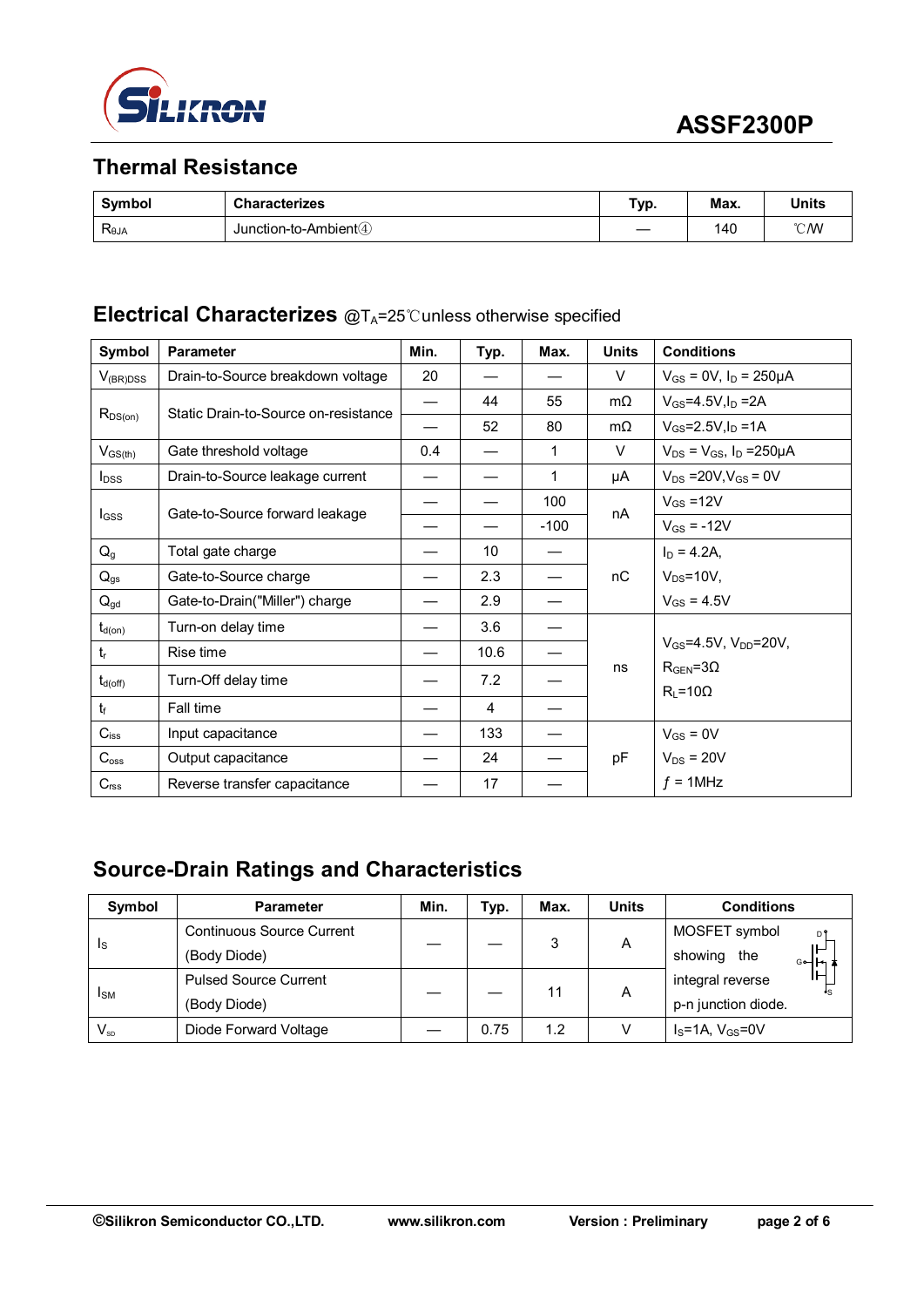

## **Test Circuits and Waveforms**

#### **EAS Test Circuit: Gate Charge Test Circuit:**





**Switching Time Test Circuit: Switching Waveforms:**





#### **Notes:**

- ① Calculated continuous current based on maximum allowable junction temperature.
- ② Repetitive rating; pulse width limited by max. junction temperature.
- ③ The power dissipation PD is based on max. junction temperature, using junction-to-case thermal resistance.
- $\circled{4}$  The value of R<sub>θJA</sub> is measured with the device mounted on 1 in 2 FR-4 board with 2oz. Copper, in a still air environment with  $T_A = 25$  ℃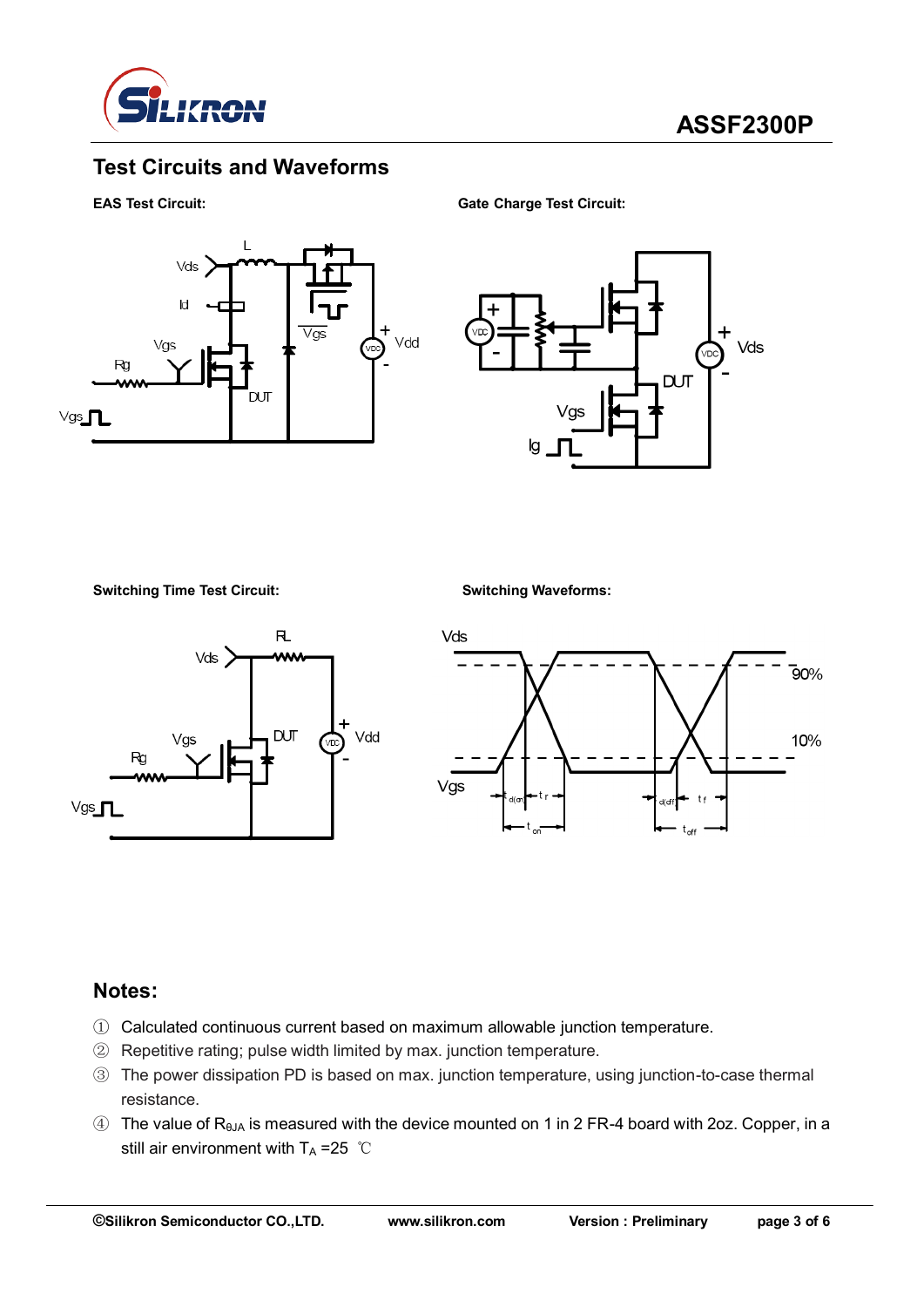

# **ASSF2300P**

# **Typical Electrical and Thermal Characteristics**



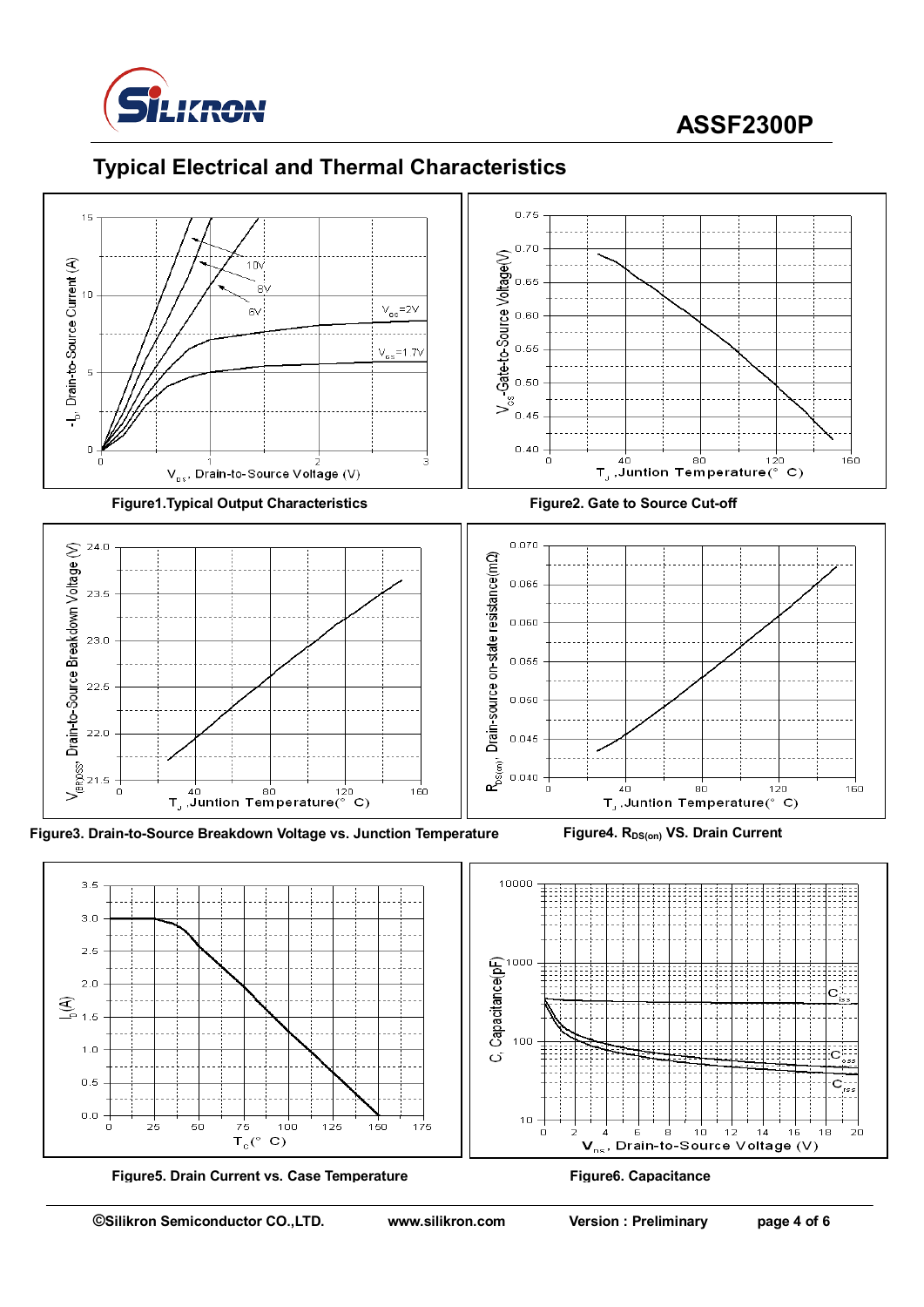

# **ASSF2300P**

# **Mechanical Data**:

**SOT-23 Package Outline(Unit:mm)**



| Symbol | Dimensions in<br>Millimeter |      | Symbol         | Dimensions in<br>Millimeter |      |
|--------|-----------------------------|------|----------------|-----------------------------|------|
|        | Min                         | Max  |                | Min                         | Max  |
|        | 2.2                         | 2.7  | C              | 1.30 Max                    |      |
| L1     | 0.45                        | 0.65 | C <sub>1</sub> | 0.90                        | 1.20 |
| A      | 1.15                        | 1.50 | C              | 0.05                        | 0.20 |
| B      | 2.70                        | 3.10 | K              | 0.10<br>O                   |      |
| Е      | 1.70                        | 2.10 | M              | 0.20 Min                    |      |
| E1     | 0.85                        | 1.05 | P              | 70                          |      |
| b      | 0.35                        | 0.55 |                |                             |      |